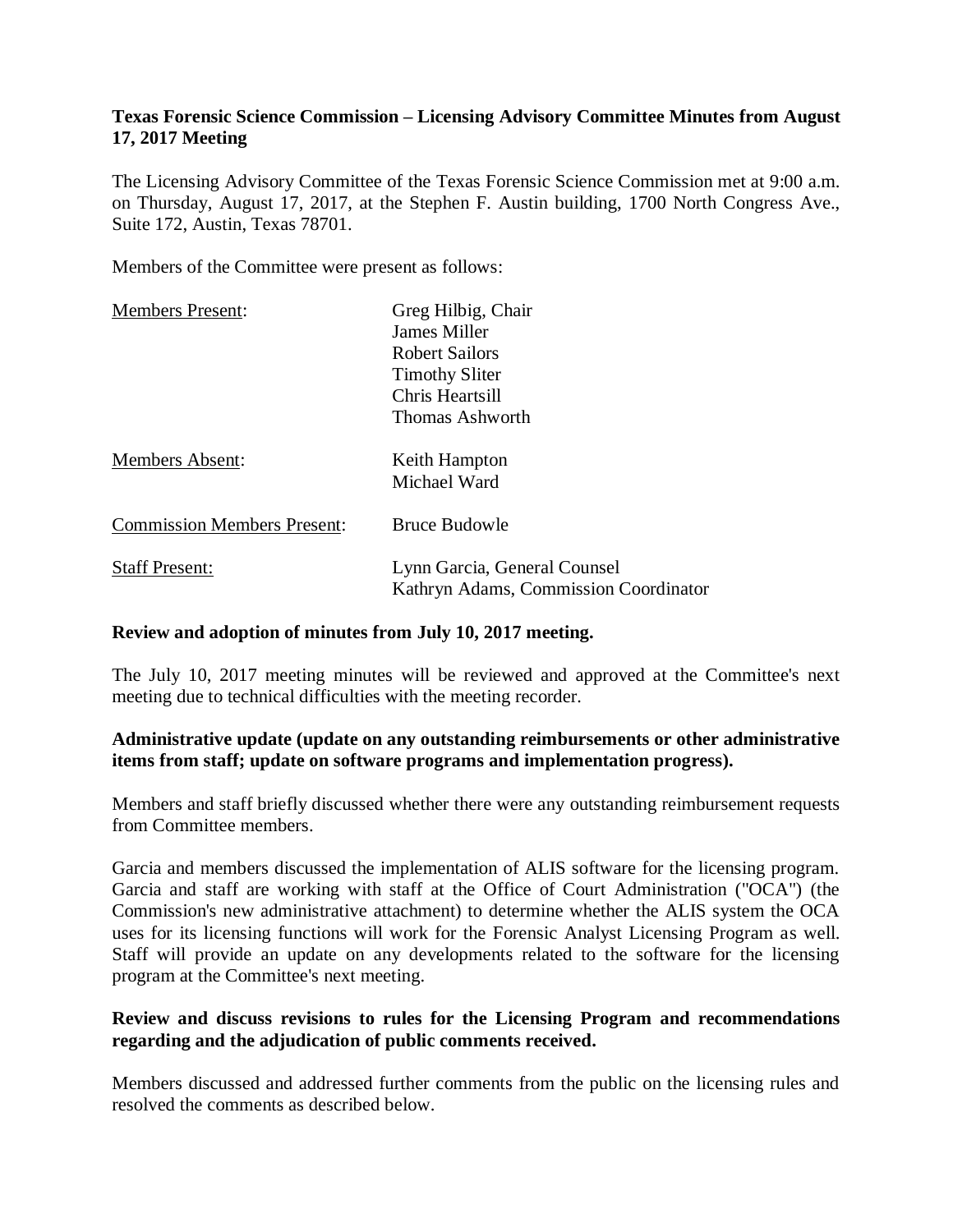Members discussed the issue of clarifying the licensing requirements for non-human DNA analysts. Members reworded the reference to non-human DNA analysts to state that an individual whose work is limited to analysis of nucleic acids other than human DNA shall comply with licensing requirements *limited to* nucleic acids other than human DNA.

Members discussed comments related to the chemistry specific coursework requirements and the comment that the specific coursework requirements should be the same across disciplines. Members disagreed with the comment, because each discipline is fundamentally different (citing accreditation requirements as evidence of this) and agreed to leave the coursework requirements as drafted in the rule proposal.

Members reviewed comments on the requirement that toxicologists follow the SWGTOX guidelines for specific coursework requirements. The reference to compliance with SWGTOX specific coursework requirements was removed from the rules for all examiners applying before January 1, 2019. Members still need to decide what the requirements should be after January 1, 2019.

Members discussed whether disciplines and subdisciplines (or categories of testing) should be separated out the same way ANAB has them categorized. For example, ANAB has pulled out some of the subdisciplines and made them disciplines (e.g., GSR and footwear and tire tread from the Materials (Trace) discipline). Garcia explained that we can keep the disciplines categorized differently from the way ANAB categorizes them as long as they don't contradict what the accrediting body has. Other members agreed. Hilbig also pointed out the Committee is not necessarily endorsing the way one accrediting body identifies the disciplines and subdisciplines anyway. Members decided to substitute the word "subdiscipline" with "category of analysis" for consistency and clarification throughout the rules.

Members discussed a comment that there should be specific coursework requirements for firearm/toolmark examiners. Members agreed that at this time, the rules should be left as is since the rules already take the discipline at least a step forward, and if the group wants to raise the expectations in the future, the rules can be changed.

Members discussed how the specific categories of testing should be expressed on a Forensic Analyst License. The license will reflect the main category of testing and, on the Commission's website, specific categories of testing for which a particular examiner has been approved for independent casework will be noted accordingly.

Committee members reviewed the serial number restoration exemption and discussed whether it should say "non-firearms serial number restoration." Garcia agreed to look into the issue and edit the exemption as previously decided by the Commission.

Garcia mentioned that at least one university in Texas has reached out to inquire about the educational requirements for examiners. Members discussed the FEPAC-accredited university requirement for forensic science degrees. Most members agreed the requirement at least sets a bar for core scientific curricula that will be minimally acceptable and the language related to FEPAC was left in the rules.

Members changed the knowledge-based competency requirements section to require certification by an "authorized representative" of the lab instead of a quality manager at the lab.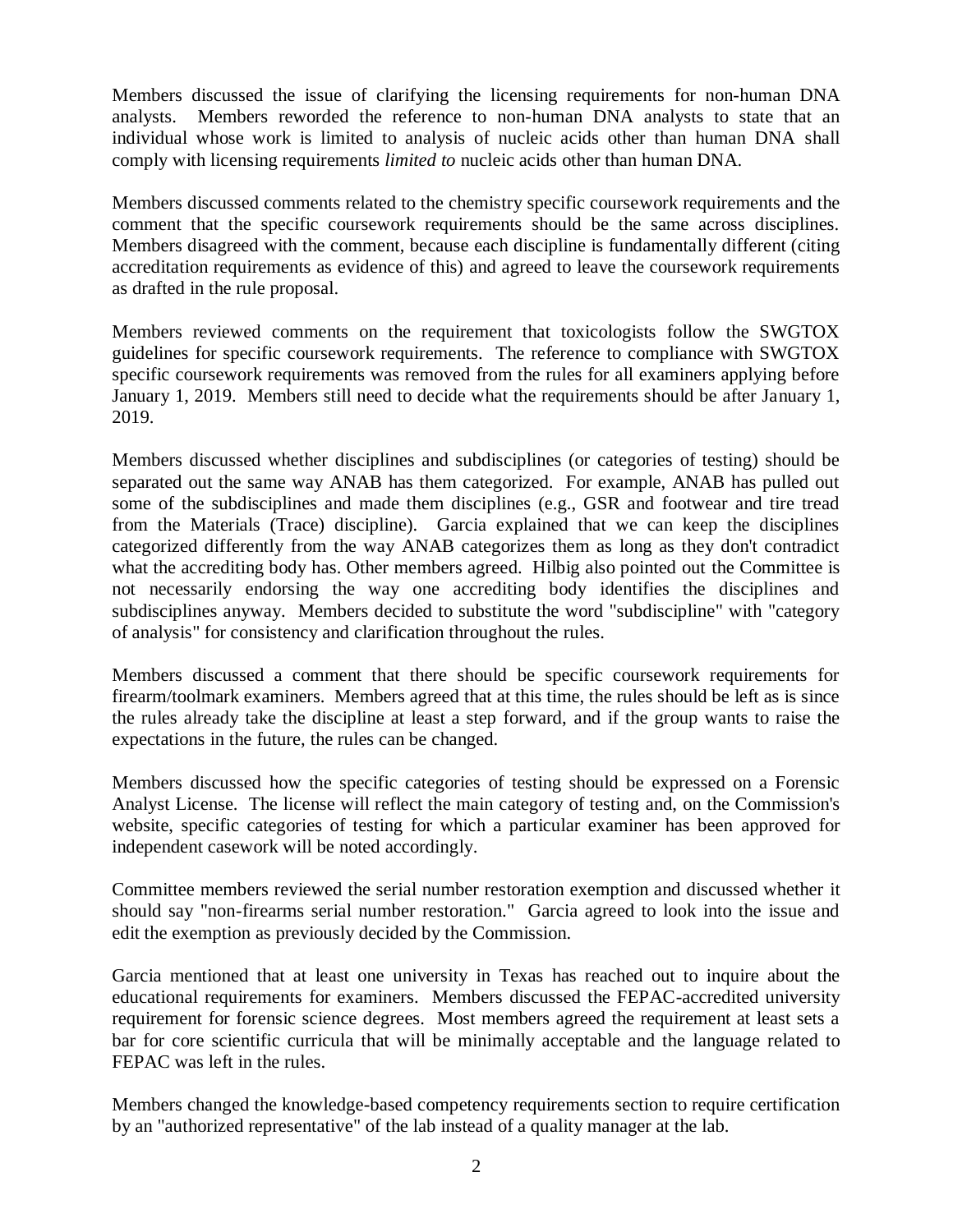Members discussed adding a toxicology technician category of analyst for individuals who perform basic analytical functions but do not evaluate data, reach conclusions or sign any report for court or investigative purposes. Members discussed that the toxicology technician will be required to have a minimum of an associate's degree or equivalent to meet the educational requirement. After January 1, 2019, as the rules are currently written, the SWGTOX Appendix A requirements for specific coursework apply to both toxicology analysts and toxicology technicians.

Members discussed and made edits to the temporary license section of the licensing rules in response to multiple comments received requesting the Commission clarify the language stating the eligibility and qualifications to obtain a temporary license. An individual who performs forensic analysis primarily for non-Texas cases may apply to the Commission for a temporary Forensic Analyst License for forensic analysis in Texas related to a single criminal action. Members also discussed that an applicant may apply for a temporary Forensic Analyst License for each criminal action for which the analyst is retained to perform analysis. If there are multiple defendants in the same criminal action, an applicant is not required to apply for more than one temporary license for the forensic analyses performed.

Members also discussed changing the Forensic Analyst License cycle to two years instead of three years to harmonize with other Office of Court Administration license cycles. Garcia explained this should not impact the license requirements at all since the continuing education requirements are still in development anyway.

After discussion, the Committee removed the exemption for out-of-state examiners from the licensing requirements that are imposed after January 1, 2019. The original rationale was that the group did not want to limit a laboratory's ability to attract lateral employees from other states who are unable to meet the qualifications imposed on examiners after January 1, 2019, but after discussion, the group agreed the goal is to raise the standard and not carve out multiple exemptions such as the out-of-state examiner exemption. Out-of-state examiners can still take advantage of the 9-month grace period to obtain a license by applying for a provisional license if they cannot fulfill one or more of the requirements. Most Committee members agreed the January 1, 2019 requirements are not overly burdensome anyway and that a seasoned examiner, no matter what state they've been practicing in, should be able to meet the requirements.

**MOTION AND VOTE:** *Miller moved to recommend the full Commission remove from the licensing rules draft the out-of-state examiner exemption from post-January 1, 2019 requirements. Sailors seconded the motion. The motion was unanimously adopted by the Committee.*

Members discussed comments related to certification substituting for the licensing requirement in Texas. Garcia explained the statute does not allow for this. What the statute allows for is a certification examination taking the place of the statutory exam requirement where the tested topics are substantially similar. Members reviewed a proposed master's license for examiners who are certified by certain recognized certifying bodies. However, most members agreed this was unnecessary as an examiner can simply note in court that he/she is certified and does not need a master's license to recognize this. Members discussed that the available certification exams and topics currently cannot substitute those topics proposed to be tested on the licensing exam because they are for the most part wholly different topics and concepts.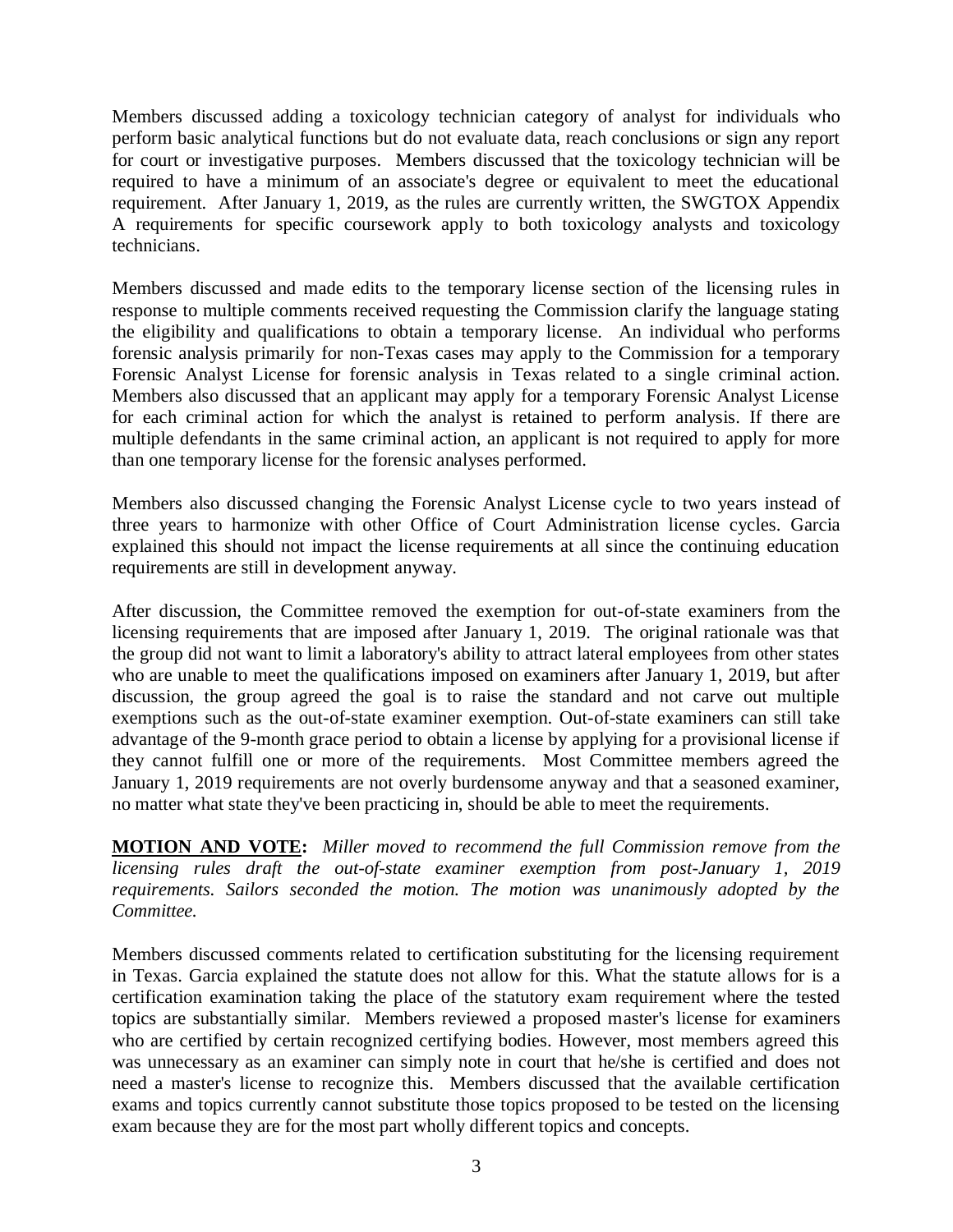Members also discussed a comment that postmortem toxicology is an area exempt from the licensing requirement pursuant to Tex. Code Crim. Proc. art. 38.35 § (a)(F) which exempts "an expert examination or test conducted principally for the purpose of…medical practice" from the definition of forensic analysis. Garcia will ask Commissioners whether they want to submit an Attorney General opinion request on the issue, and she expects they will direct her to do that.

# **Review and discuss response draft to Dr. Middleberg's letter and replacement nomination from TACLD for seat.**

Members reviewed and approved a draft response to Dr. Middleberg's letter.

Members discussed the issue of interns performing casework at NMS as stated in Dr. Frederick Strathmann's letter regarding the licensing program.

**MOTION AND VOTE:** *Ashworth moved to recommend Commissioners ask NMS what the entire scope of work is for their interns. Sliter seconded the motion. The Committee unanimously adopted the motion.*

## **Discussion of proposed statistics requirement for examiners applying after January 1, 2019 and development of financially accessible, online statistics course for forensic examiners.**

Members did not discuss this agenda item.

# **Discussion of proposed general exam requirement, including potential exam material and question development, exam developer agreements, topics, structure and administration of the exam and contract for psychometric testing services.**

Members briefly discussed development of the exam. Garcia is working with exam developers and the psychometric testing service vendor to collaborate on the development stages of creating exam questions. Staff will have an update at the next licensing meeting.

# **Update from the Texas Association of Crime Laboratory Directors, including discussion of any comments and feedback related to the published program rules.**

Roger Kahn, President of the Texas Association of Crime Laboratory Directors attended the meeting and offered comments throughout the agenda items as noted.

#### **Discussion of program budget.**

Garcia discussed several budget items related to the licensing program, including an update on the administrative position at the Office of Court Administration to help manage the licensing program and screen applicants, hiring the senior-level forensic scientist and the exam development costs.

#### **Schedule and location of future meetings.**

Staff will circulate a Doodle poll to schedule the Committee's next meeting.